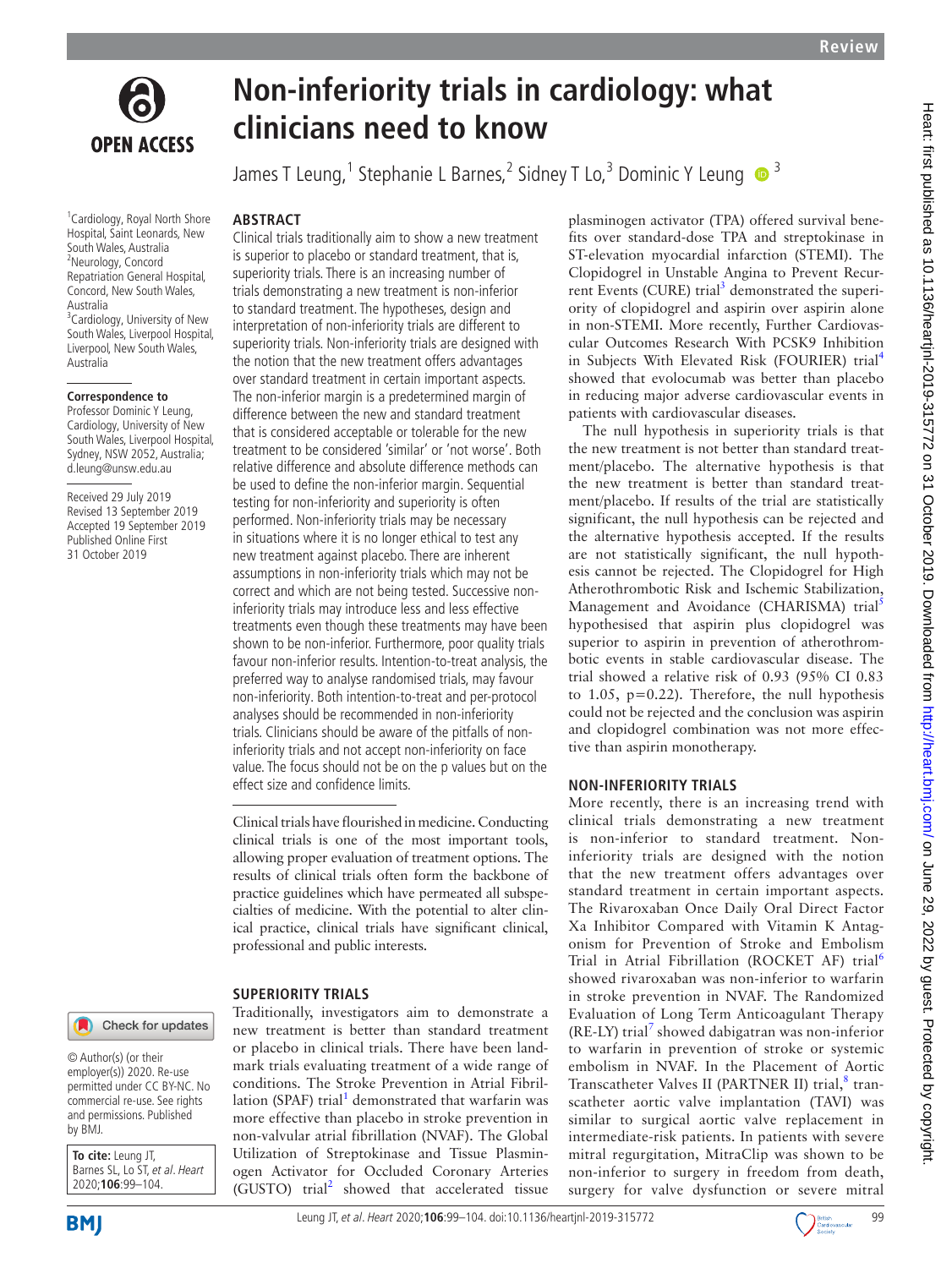<span id="page-1-1"></span>

| Comparisons between superiority and non-inferiority trials<br>Table 1 |                                                                                                |                                                         |  |  |  |  |  |  |  |
|-----------------------------------------------------------------------|------------------------------------------------------------------------------------------------|---------------------------------------------------------|--|--|--|--|--|--|--|
| <b>Characteristics</b>                                                | <b>Superiority trials</b>                                                                      | <b>Non-inferiority trials</b>                           |  |  |  |  |  |  |  |
| <b>Null hypothesis</b>                                                | New treatment not superior<br>to standard treatment/<br>placebo                                | New treatment inferior to<br>standard treatment         |  |  |  |  |  |  |  |
| <b>Alternative hypothesis</b>                                         | New treatment is better<br>than standard treatment/<br>placebo                                 | New treatment non-<br>inferior to standard<br>treatment |  |  |  |  |  |  |  |
| Non-inferior margin                                                   | Not applicable                                                                                 | Predetermined                                           |  |  |  |  |  |  |  |
| Sequential testing                                                    | Not possible                                                                                   | Can be performed<br>$P<0.025$ (one-sided)               |  |  |  |  |  |  |  |
| Significance level                                                    | $P<0.05$ (two-sided)                                                                           |                                                         |  |  |  |  |  |  |  |
| Comparator                                                            | Standard treatment or<br>placebo                                                               | Standard treatment<br>(seldom placebo)                  |  |  |  |  |  |  |  |
| <b>Possible outcomes</b>                                              | 1. New treatment superior<br>(or inferior) to standard<br>treatment/placebo<br>2. Inconclusive | See figure 1                                            |  |  |  |  |  |  |  |
| Subgroup analyses                                                     | Possible                                                                                       | Possible                                                |  |  |  |  |  |  |  |

regurgitation in A Study of the Evalve Cardiovascular Valve Repair System - Endovascular Valve Edge-to-Edge REpair STudy II (EVEREST II) trial.<sup>[9](#page-4-8)</sup> In Prospective randomized evaluation of the Watchman Left Atrial Appendage Closure device in patients with atrial fibrillation versus long-term warfarin therapy (PREVIAL) trial, Watchman device was non-inferior to warfarin in prevention of stroke or systemic embolism.<sup>[10](#page-4-9)</sup> There has been an increasing number of non-inferiority trials in cardiology, especially in the area of new devices or technologies. A search term of 'non-inferiority' or 'non-inferior trials' in PubMed in 2018 returned 53 publications in 1995 and 789 in 2016.

[Table](#page-1-1) 1 shows a comparison of important aspects between superiority and non-inferiority trials. Despite these differences, it has been argued that the classification of trials as superiority or non-inferiority is arbitrary and somewhat artificial, especially with non-regulatory trials and when classifications of treatment groups as new or standard is ambiguous. $11$ 

## **Hypothesis testing in non-inferiority trials**

The null hypothesis in non-inferiority trials is that new treatment is inferior to standard treatment. The alternative hypothesis is the new treatment is non-inferior to standard treatment. If the results of the trial are statistically significant, the null hypothesis can be rejected and the alternative hypothesis that the new treatment is non-inferior to standard treatment can be accepted.

## **Non-inferior margins**

A non-inferior margin is specified in non-inferiority trials. The non-inferior margin is the predetermined margin of difference between the new and standard treatments. It represents how much worse the new treatment can be compared with standard treatment, yet still be considered 'similar' or 'not worse' than standard treatment. It is the maximal loss of efficacy of the standard treatment compared with the new treatment that can be tolerated in return for some perceived benefits of the new treatment. The non-inferior margin is defined relative to the established benefits of standard treatment over placebo. [Figure](#page-1-0) 1 shows the hypothesis testing and possible outcomes of noninferiority trials.

# **Are non-inferiority trials necessary?**

Non-inferiority trials may be necessary. For conditions like atrial fibrillation (AF), with proven effective therapies, it is no longer be ethical to test any new treatment against placebo. Therefore, many non-inferior trials used active controls as the comparator. In NVAF, any new oral anticoagulants would need to be tested



<span id="page-1-0"></span>**Figure 1** Forest plot showing hypothesis testing and possible outcomes of non-inferiority trials. The solid vertical line indicates a relative risk of 1. The dashed vertical line indicates the predefined non-inferior margin. The dotted and dashed vertical lines indicate the equivalence margins (for equivalence trials). The horizontal lines represent the 95% CIs of the possible results of non-inferiority trials. A: the 95%CI does not overlap 1 and lies entirely on the left side of 1. Therefore, the new treatment is superior to standard treatment. B: the 95%CI overlaps 1 but the upper bound of the 95%CI does not exceed the predetermined non-inferior margin. Therefore, the new treatment is not superior but is non-inferior to standard treatment. C: the 95%CI overlaps 1 and lies entirely within the equivalence margins. Therefore, the new treatment is equivalent to standard treatment. D: the 95%CI does not overlap 1 and lies entirely on the right side of 1, Therefore, the new treatment is inferior to standard treatment. However, the upper bound of the 95%CI does not exceed the predetermined non-inferior margin. Therefore, the new treatment is also non-inferior to standard treatment. This scenario is unlikely but theoretically possible. E: the 95%CI overlaps 1 and the upper bound of the 95%CI exceeds the predetermined noninferior margin. Therefore, the new treatment is neither inferior nor non-inferior to standard treatment. F and G: the 95% CIs lie entirely to the right side of 1 and the upper bound of the 95% CIs exceed the predetermined non-inferior margin. Therefore, the new treatment is inferior to standard treatment.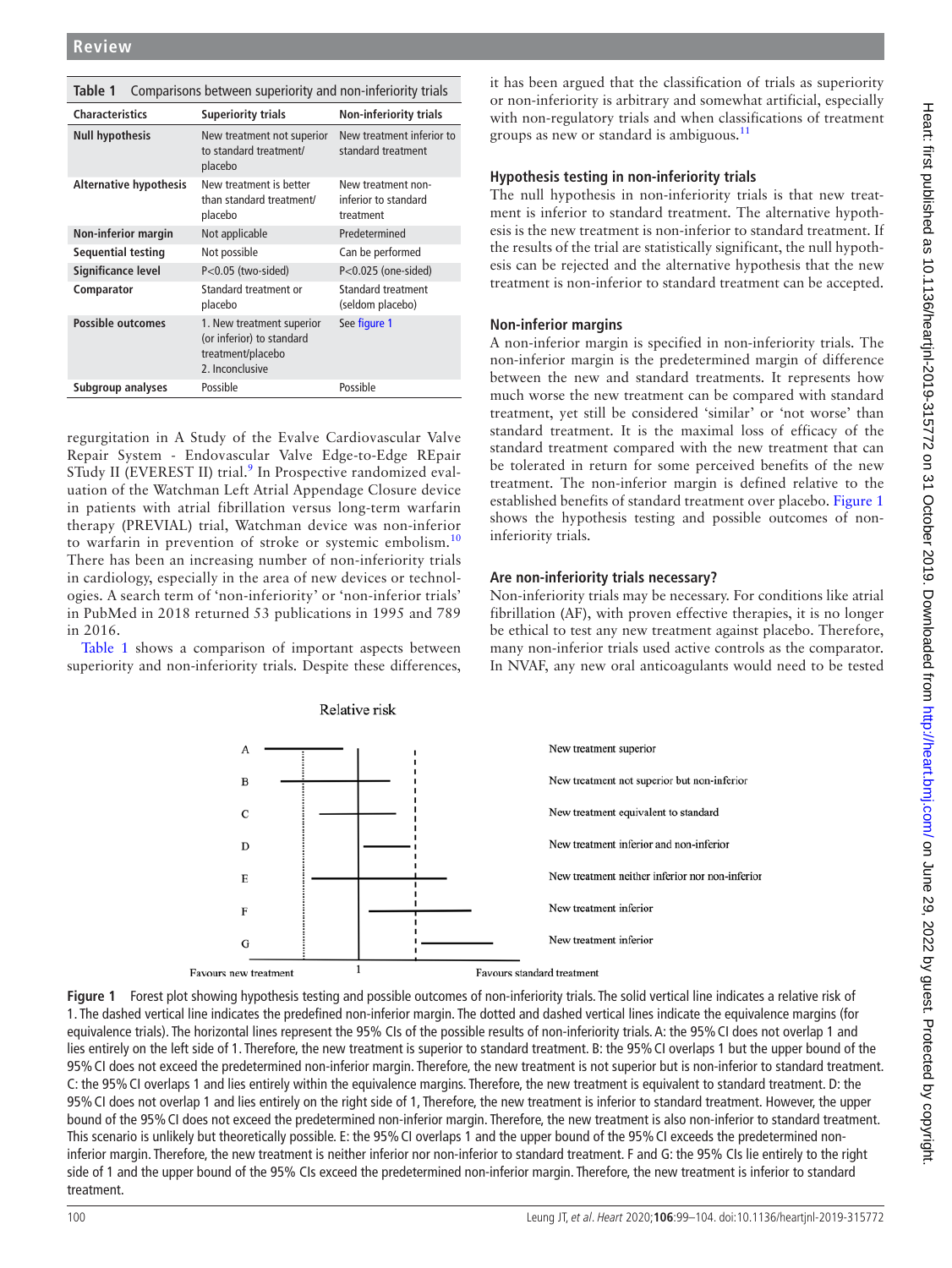against warfarin as standard treatment for stroke prevention. Therefore, non-inferiority trial design with sequential testing would be suitable. Possible reasons for testing for non-inferiority for new treatment may be that the new treatment, while it may not superior, may be cheaper, more convenient or may have fewer side effects than standard treatment.

The premise of non-inferiority trials is that the new treatment being tested is better than standard treatment in some important dimension. While the advantages of the new treatment over standard treatment are clear in some cases (eg, TAVI trials), it may not be as obvious in others. This may be illustrated by noninferiority trials comparing different stent platforms like the Thin composite wire strut, durable polymer-coated (ResoluteOnyx) versus ultrathin cobalt–chromium strut, bioresorbablepolymercoated (Orsiro) drug-eluting stents in allcomerswith coronary artery disease (BIONYX) trial.<sup>[12](#page-4-11)</sup>

## **Choosing the non-inferior margins**

Two methods of choosing the non-inferior margin statistically can be used: relative risk difference and absolute risk difference.

#### Relative risk difference

A ratio of end point events on the new treatment to that on standard treatment is given as the non-inferior margin. The advantage of this method is that the event rate of the standard treatment does not need to be assumed. Non-inferiority is declared if the upper boundary of the 95%CI of the trial does not exceed that margin.

In trials of novel oral anticoagulants against warfarin in NVAF, the efficacy and confidence limits of warfarin over placebo were considered to determine the non-inferior margin. In general, the 50% rule is applied: at least 50% of the lower confidence limits (worst-case scenario) of the benefits of standard treatment over placebo is to be preserved. The choice of preserving 50% of the established treatment effects, although commonly practised, is empirical. In a meta-analysis of the six major trials of warfarin over placebo in non-valvular AF,<sup>[13](#page-4-12)</sup> warfarin resulted in 62% (95% CI 48% to 72%) relative risk reduction of stroke or systemic embolism. In the worst-case scenario, warfarin resulted in 48% relative risk reduction (risk ratio 0.52). The risk ratio of adverse events on placebo over warfarin is the reciprocal of 0.52, that is, 1.92. To preserve 50% of 1.92 on the linear scale gives a non-inferior margin of 1.46 (the excess risk of placebo

over warfarin is 92%, half of that is 46%). On the log scale, preserving 50% of 1.92 is the square root of 1.92, that is, 1.38. In Apixaban for the Prevention of Stroke in Subjects With Atrial Fibrillation (ARISTOTLE), $^{14}$  the non-inferior margin was 1.44 (or 1.38 on the log scale). In Rivaroxaban Once Daily Oral Direct Factor Xa Inhibitor Compared with Vitamin K Antagonism for Prevention of Stroke and Embolism Trial in Atrial Fibrillation (ROCKET AF), the non-inferior margin was  $1.46<sup>6</sup>$ 

## Absolute risk difference

Non-inferiority can be declared if the absolute difference in end points between the new and standard treatment is less than a predefined value. Unlike the relative risk method, this method entails an assumption on the event rate on standard treatment.

The actual event rate during the trial of the standard treatment is often lower than the assumed event rate ([table](#page-2-0) 2). This will lead to a higher relative difference as the non-inferior margin and an underpowered trial, favouring non-inferiority. [Table](#page-2-0) 2 shows the predefined non-inferior margins of several non-inferiority trials in cardiology with the assumed and observed event rates and the impact on the calculated relative risk difference.

## **Equivalence trials versus non-inferiority trials**

In non-inferiority trials, investigators are interested in whether new treatment is non-inferior to standard treatment. Only the non-inferior margin to the right side of unity on the forest plot is specified. Therefore, the significance level is usually set as a one-sided p value of 0.025. In equivalence trials, investigators are interested in whether the new treatment is equivalent or 'the same as' standard treatment [\(figure](#page-1-0) 1). Therefore, margins on both sides of unity are specified. In equivalence trials, the significance level is set as a two-sided p value of 0.05. The COBALT trial hypothesised that double bolus TPA was equivalent to the accelerated regimen in STEMI.<sup>[15](#page-4-14)</sup> The prespecified upper limit of absolute difference of 0.4% in 30-day mortality was exceeded. Therefore, the double bolus regimen was not shown to be equivalent to accelerated TPA with respect to 30-day mortality. Equivalence trials are seldom the focus now as non-inferiority trials with sequential testing are preferred.

In sequential testing, tests for non-inferiority are performed first. If non-inferiority is established, the results are then tested for superiority. Sequential testing is possible only if the trial is designed as a non-inferiority trial with a prespecified

| difference |                                    |                                                                        |                                                     |                                                |                                                                   |                                                 |                                                                                                                                           |  |  |
|------------|------------------------------------|------------------------------------------------------------------------|-----------------------------------------------------|------------------------------------------------|-------------------------------------------------------------------|-------------------------------------------------|-------------------------------------------------------------------------------------------------------------------------------------------|--|--|
|            | <b>Trial</b>                       | <b>Hypothesis</b>                                                      | Non-inferior<br>margin<br>(absolute)<br>difference) | Assumed event<br>rate on standard<br>treatment | Calculated relative risk<br>difference with assumed<br>event rate | Observed event<br>rate on standard<br>treatment | Corresponding relative risk<br>difference with observed event<br>rate (with the predefined<br>absolute difference non-inferior<br>margin) |  |  |
|            | PARTNER IA <sup>27</sup>           | TAVI non-inferior to surgical AVR in high-risk<br>patients             | 7.5%                                                | 32%                                            | 1.23 (32%+7.5%)/32%                                               | 26.8%                                           | 1.28<br>$(26.8\% + 7.5\%)$ /26.8%                                                                                                         |  |  |
|            | TREAT <sup>28</sup>                | Ticagrelor non-inferior to clopidogrel after<br>fibrinolysis for STEMI | 1%                                                  | 1.2%                                           | 1.83 (1.2%+1%)/1.2%                                               | 0.69%                                           | 2.44<br>$(0.69\% + 1\%) / 0.69\%$                                                                                                         |  |  |
|            | <b>IFR SWEDEHEART<sup>29</sup></b> | iFR quided non-inferior to FFR-quided intervention 3.2%                |                                                     | 8%                                             | 1.4<br>$(8\% + 3.2\%)/8\%$                                        | 6.1%                                            | 1.53<br>$(6.1\% + 3.2\%)/6.1\%$                                                                                                           |  |  |
|            | PARTNER III <sup>30</sup>          | TAVI non-inferior to surgical AVR in low-risk<br>patients              | 6%                                                  | 16.6%                                          | 1.36 (16.6%+6%)/16.6%                                             | 15.1%                                           | 1.4<br>$(15.1\% + 6\%) / 15.1\%$                                                                                                          |  |  |
|            | BIONYX <sup>12</sup>               | Resolute Onyx stent non-inferior to Osiro stent                        | 2.5%                                                | 6%                                             | 1.42 (6%+2.5%)/6%                                                 | 4.7%                                            | 1.53<br>$(4.7\% + 2.5\%)/4.7\%$                                                                                                           |  |  |

<span id="page-2-0"></span>**Table 2** The predefined non-inferior margins of non-inferiority trials with the assumed and observed event rates and the impact on the relative risk

The iFR SWEDEHEART trial showed an absolute difference between instantaneous wave-free ratio (iFR) and fractional flow reserve (FFR)-guided intervention of 0.7% (in favour of FFR-guided, 95% CI −1.5% to 2.8% with a relative risk of 1.12, 95% CI 0.79 to 1.58). This met the criteria for non-inferiority for iFR-guided intervention as the upper bound of the absolute difference did not exceed the predetermined non-inferior margin of 3.2%. However, if the relative risk method had been used, non-inferiority of iFR-guided intervention could not have been declared as the upper bound of the 95%CI of the relative risk was 1.58, exceeding 1.4. Even with the higher relative risk margin based on the observed event rate of the FFR arm (1.53), the actual results of the trial would not have met non-inferiority criteria. AVR, aortic valve replacement; STEMI, ST-elevation myocardial infarction; TAVI, transcatheter aortic valve implantation.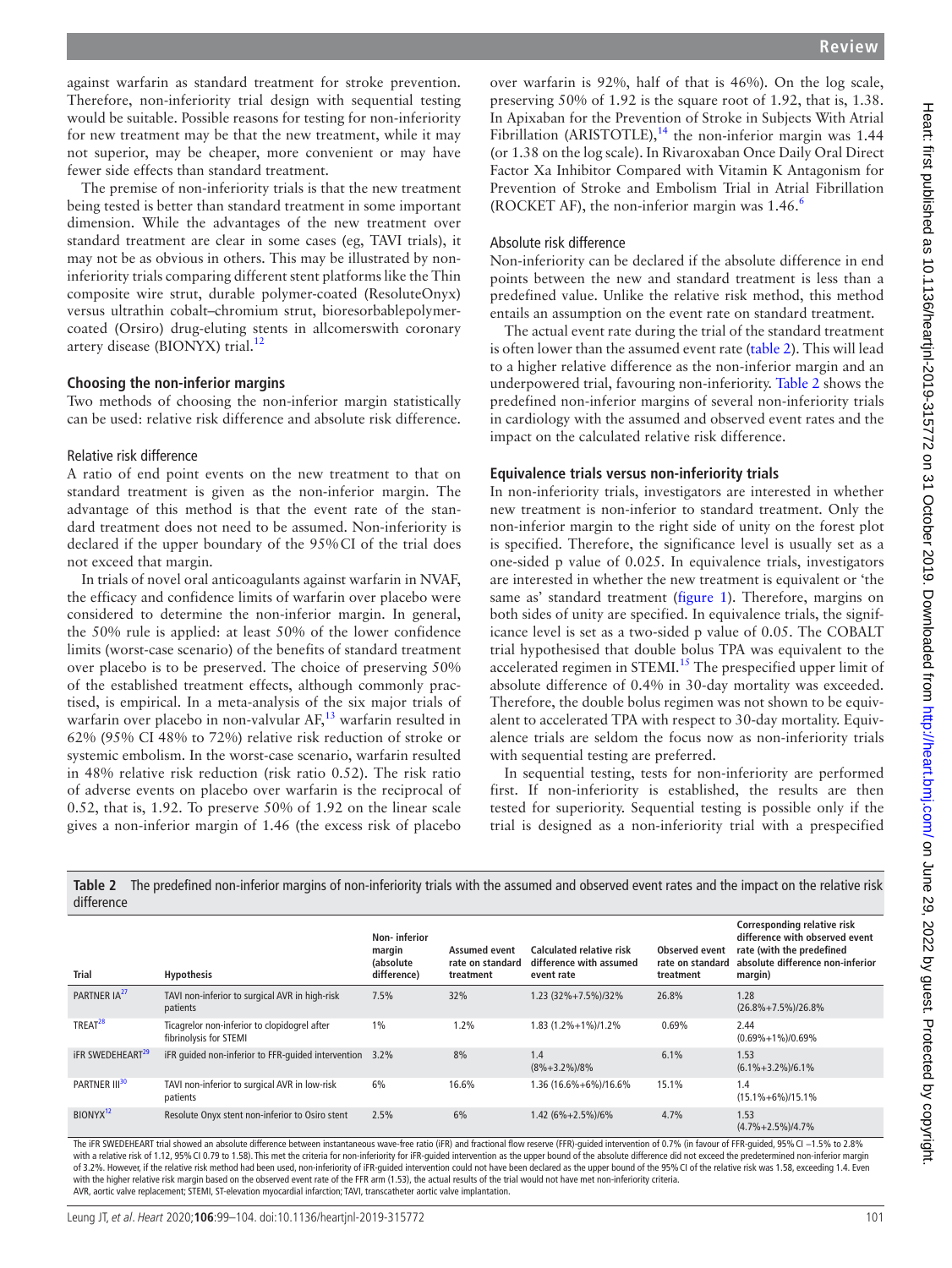## **Review**

non-inferior margin. Most non-inferiority trials now are tested for non-inferiority followed by testing for superiority. A to Z trial<sup>[16](#page-4-15)</sup> evaluated enoxaparin against unfractionated heparin with a non-inferior margin of 1.144. It showed a non-significant hazard ratio (HR) of 0.88 favouring enoxaparin (95%CI 0.71 to 1.08). The upper boundary of the 95%CI did not exceed 1.144. Therefore, enoxaparin was declared non-inferior but not superior to unfractionated heparin. Sequential testing was similarly performed in other non-inferior trials including ROCKET AF and RE-LY. Caution should be exercised in interpreting p values of sequential testing, especially when p values of superiority and non-inferiority testing are reported side by side.

## **Active versus placebo control**

Most non-inferiority trials used active controls as the comparator. Placebo controls are seldom used in non-inferiority trials. However, placebo controls were used in some non-inferiority trials with different aims—examining safety of new treatments.

## **Non-inferiority design examining safety**

TECOS trial compared sitagliptin with placebo in type 2 diabetes.<sup>[17](#page-4-16)</sup> The hypothesis was sitagliptin was non-inferior to placebo with respect to a primary combined cardiovascular outcome with a non-inferior margin of 1.3. The HR in TECOS trial was 0.98 in favour of sitagliptin (95%CI 0.89 to 1.08, p=0.68). The upper boundary of the 95%CI did not exceed 1.3. Therefore, sitagliptin was declared non-inferior but not superior to placebo. The purpose of this non-inferiority trial with placebo control was to demonstrate the cardiovascular safety of new hypoglycaemic medications. The Food and Drug Administration (FDA) has mandated the demonstration of cardiovascular safety of new hypoglycaemic agents after the increased risks of death and myocardial infarction shown with rosiglitazone.<sup>[18](#page-4-17)</sup> The noninferior margin of 1.3 was stipulated by the FDA and was used in all such trials with the primary aim of demonstrating the cardiovascular safety of new hypoglycaemic medications. Liraglutide was compared with placebo in Liraglutide Effect and Action in Diabetes:Evaulation of Cardiovascular Outcome Results (LEADER) trial<sup>[19](#page-4-18)</sup> and empagliflozin was compared with placebo in the Empagliflozin Cardiovascular Outcome Event Trial in Type 2 Diabetes Mellitus Patients (EMPA-REG OUTCOME) trial,<sup>2</sup> both with non-inferior margin of 1.3. Unlike the TECOS trial, liraglutide and empagliflozin were shown to be non-inferior and superior to placebo with respect to cardiovascular outcomes by sequential testing.

## **Assumptions of non-inferiority trials**

Two inherent assumptions in non-inferiority trials are not necessarily tested in the trial and may not be correct. The first is that new treatment offers advantages over standard treatment. The new treatment may be cheaper, more convenient or easier to administer, more readily available, less invasive or may have fewer side effects. These properties are usually not tested in the trial.

The second assumption is that the new treatment is superior to placebo. This assumption is not tested unless a placebo arm is included. While a placebo control may be used in non-inferiority trials, the purpose of having placebo control is usually not to demonstrate the superior therapeutic effects of the new treatment but to demonstrate its safety. While the new treatment may be demonstrated to be non-inferior to the standard treatment in the trial, this does not necessarily mean it is superior to placebo. This is particularly the case if the standard treatment has only a

modest therapeutic advantage over placebo and/or a wide, unjustified non-inferior margin is chosen.

## **Risks of successive non-inferiority trials**

The risks of successive non-inferiority trials are unique to their design. If a new treatment is shown to be non-inferior to standard treatment, all it means is that the new treatment is not worse than the standard treatment by the predetermined noninferior margin. The new treatment may subsequently replace the old standard treatment and be accepted as the new standard treatment.

If a newer treatment becomes available in the future, that newer treatment is likely to be compared with the new 'standard' treatment and not the old standard treatment in further non-inferiority trials. While the newer treatment may be non-inferior to the new standard treatment, it may no longer be non-inferior to the original standard treatment. In this way, less and less effective treatments may be introduced in successive non-inferiority trials.

## **Intention-to-treat analyses**

Intention-to-treat analyses may favour non-inferiority results. Protocol violations may dilute any potential differences between the treatment arms, favouring non-inferiority results. Therefore, it is preferable for non-inferior trials to be analysed according to both the intention-to-treat and per-protocol approach. Noninferiority may be declared only if both analyses support the same conclusion. ROCKET AF and RE-LY trials provided both intention-to-treat and per-protocol analyses while PARTNER III and Evolut low-risk trial $21$  reported per-protocol analysis.

## **Impact of the quality of the non-inferiority trials on results**

The quality of the design and execution of clinical trials have a significant impact on the results. Having adequate statistical power, well-defined and high-quality end points, adequate follow-up duration, low loss-to-follow-up and low protocolviolation rates are critical for the success of superiority trials.

Low-quality trials, however, may favour non-inferior results. Poorly defined or soft end points, inadequate statistical power and follow-up duration, high protocol violation and loss-tofollow-up may dilute any potential differences between the new and standard treatment and therefore favour non-inferiority. Carefully choosing the study population is of critical importance in any clinical trial. It is perhaps more important in non-inferiority trials. Choosing low-risk population in testing for superiority of a treatment over placebo will likely lead to non-significant results. In contrast, having low-risk population in non-inferiority trials may favour non-inferiority. Furthermore, having more stringent criteria for statistical significance, that is, one-sided p value of 0.025 is considered desirable for non-inferior trials compared with the usual α of 0.05. In this respect, practices varied. Trials like ROCKET AF, ARISTOLE, RE-LY, LEADER and EMPA-REG OUTCOME trials used  $\alpha$  of one-sided p value of 0.025, whereas EVEREST II and PARTNER IA trial used  $\alpha$  of one-sided p value of 0.05.

The inclusion of soft end points leads to a higher event rate and therefore allows a more generous non-inferior margin to be chosen. A higher non-inferior margin can be chosen by the relative risk difference method as it is easier to preserve half of the benefits of the standard treatment over placebo due to the higher event rate. Furthermore, assuming a higher event rate may favour non-inferiority.

## **Reporting of non-inferiority trials**

Inadequacies were common in the reporting of noninferiority trials in the literature. Common deficiencies include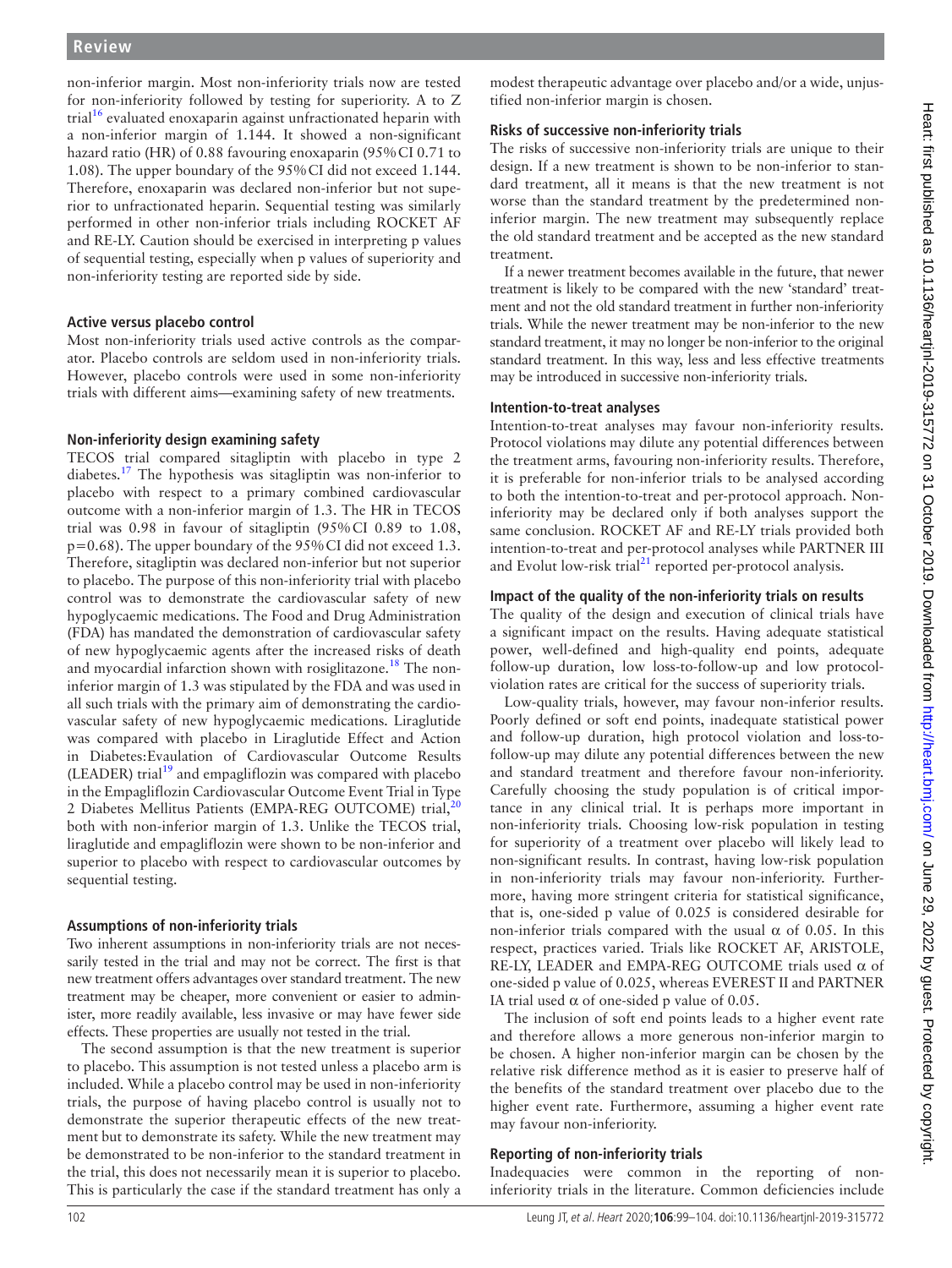inappropriate use of non-inferiority design, inappropriate claims of non-inferiority or equivalence with non-significant results in superiority trials, failure to provide rationale for the noninferiority design or non-inferior margins.

In a review of 88 equivalence trials from 1992 to 1996, equivalence was inappropriately declared from non-significant results of superiority testing in two-thirds.<sup>22</sup> The GUSTO III trial compared reteplase with accelerated TPA in STEMI. $^{23}$  $^{23}$  $^{23}$ The trial was designed as a superiority trial to detect a 20% relative risk reduction in mortality with reteplase. The trial showed a non-significant increase in mortality of 0.23% (95% CI −1.11% to 0.66%) with reteplase. The trial concluded that reteplase and accelerated TPA were similar in their effects on 30-day mortality. Equivalence in this case was inappropriately claimed from a non-significant result in what was designed as a superiority trial.

Many non-inferiority trials failed to report a predetermined non-inferior margin.<sup>22</sup> Even when a non-inferior margin was specified, less than half reported how the margin was determined.<sup>24 25</sup> Of the 232 non-inferiority trials, only 17 (7.3%) took into account preserving effects of standard treatment, with 15 applying the 50% rule.<sup>[24](#page-5-5)</sup> The trial results were analysed according to the intention-to-treat principle in 34.9% and perprotocol analysis in 19.4%. Only 41.8% of the trials analysed results by both methods.[25](#page-5-6)

The Consolidated Standards of Reporting Trials (CONSORT) group provided an extension of the 2010 CONSORT statements in 2012 for reporting non-inferiority and equivalence trials.<sup>[26](#page-5-7)</sup> The extension of the checklist includes identification of the trial as an non-inferiority randomised trial in the title, providing the rationale for the non-inferior design, specifying the non-inferior margin and its rationale and specifying the non-inferiority outcomes.

## **Non-inferiority trials: what the clinician needs to know**

The interpretation of non-inferiority trials is more complex than that of superiority trials. Correct interpretation involves carefully examining the design, the execution as well as the analysis and results of the trials. Is the non-inferiority trial design appropriate? What is the primary non-inferior hypothesis? What is the non-inferior margin and how is it chosen? These must be stated in all non-inferiority trials. The non-inferior margin must be specified with the rationale clearly specified. Is the study population representative of the condition being studied? An important aspect is to look at the event rate of the standard treatment, which should be comparable to historical results in previous superiority trials of the standard treatment over placebo. This will allow the reader to judge if suitably at-risk patients are recruited in the non-inferiority trial. It is also important to examine the quality of the execution of the trial. Poor quality trials favour non-inferior results. Non-inferiority trials should be analysed according to both intention-to-treat and per-protocol approaches and the results of both analyses should be in concordance. The point estimate and the CIs of the non-inferior trial should be noted as well, not just the p values showing non-inferiority. This will allow the clinician to assess how close the results of the study are to the non-inferior margin.

The use of non-inferiority trials is likely to increase. Clinicians should not accept the term 'non-inferior' at face value. It is important to be aware that 'non-inferior' does not mean 'equivalent' or 'similar' or 'as good as'. Non-inferiority means the new treatment is not unacceptably worse than standard treatment.

**Correction notice** Since this article was first published online, figure 1 has been replaced. Further details on the changes can be found in the eletters section of the paper. These eletters can be found in the responses tab of the online article.

**Contributors** All authors have contributed to the writing, editing, revision and final approval of the manuscript.

**Funding** The authors have not declared a specific grant for this research from any funding agency in the public, commercial or not-for-profit sectors.

**Competing interests** None declared.

**Patient consent for publication** Not required.

**Provenance and peer review** Not commissioned; externally peer reviewed.

**Open access** This is an open access article distributed in accordance with the Creative Commons Attribution Non Commercial (CC BY-NC 4.0) license, which permits others to distribute, remix, adapt, build upon this work non-commercially, and license their derivative works on different terms, provided the original work is properly cited, appropriate credit is given, any changes made indicated, and the use is non-commercial. See: [http://creativecommons.org/licenses/by-nc/4.0/.](http://creativecommons.org/licenses/by-nc/4.0/)

#### **ORCID iD**

Dominic Y Leung<http://orcid.org/0000-0002-5626-7236>

## **References**

- <span id="page-4-0"></span>1 Stroke prevention in atrial fibrillation study. final results. [Circulation](http://dx.doi.org/10.1161/01.CIR.84.2.527) 1991;84:527–39.
- <span id="page-4-1"></span>2 An international randomized trial comparing four thrombolytic strategies for acute myocardial infarction. [N Engl J Med Overseas Ed](http://dx.doi.org/10.1056/NEJM199309023291001) 1993;329:673-82.
- <span id="page-4-2"></span>3 Yusuf S, Zhao F, Mehta SR, et al. Effects of clopidogrel in addition to aspirin in patients with acute coronary syndromes without ST-segment elevation. [N Engl J Med](http://dx.doi.org/10.1056/NEJMoa010746) 2001;345:494–502.
- <span id="page-4-3"></span>4 Sabatine MS, Giugliano RP, Keech AC, et al. Evolocumab and clinical outcomes in patients with cardiovascular disease. [N Engl J Med](http://dx.doi.org/10.1056/NEJMoa1615664) 2017;376:1713-22.
- <span id="page-4-4"></span>5 Bhatt DL, KAA F, Hacke W, et al. Clopidogrel and aspirin versus aspirin alone for the prevention of atherothrombotic events. New Eng J Med 2006;354:1706–17.
- <span id="page-4-5"></span>6 Patel MR, Mahaffey KW, Garg J, et al. Rivaroxaban versus warfarin in nonvalvular atrial fibrillation. [N Engl J Med](http://dx.doi.org/10.1056/NEJMoa1009638) 2011;365:883-91.
- <span id="page-4-6"></span>7 Connolly SJ, Ezekowitz MD, Yusuf S, et al. Dabigatran versus warfarin in patients with atrial fibrillation. [N Engl J Med](http://dx.doi.org/10.1056/NEJMoa0905561) 2009;361:1139-51.
- <span id="page-4-7"></span>Leon MB, Smith CR, Mack MJ, et al. Transcatheter or surgical aortic-valve replacement in intermediate-risk patients. [N Engl J Med](http://dx.doi.org/10.1056/NEJMoa1514616) 2016;374:1609-20.
- <span id="page-4-8"></span>9 Feldman T, Foster E, Glower DD, et al. Percutaneous repair or surgery for mitral regurgitation. [N Engl J Med](http://dx.doi.org/10.1056/NEJMoa1009355) 2011;364:1395–406.
- <span id="page-4-9"></span>10 Holmes DR, Kar S, Price MJ, et al. Prospective randomized evaluation of the Watchman left atrial appendage closure device in patients with atrial fibrillation versus long-term warfarin therapy. [J Am Coll Cardiol](http://dx.doi.org/10.1016/j.jacc.2014.04.029) 2014;64:1-12.
- <span id="page-4-10"></span>11 Dunn DT, Copas AJ, Brocklehurst P. Superiority and non-inferiority: two sides of the same coin? [Trials](http://dx.doi.org/10.1186/s13063-018-2885-z) 2018;19:499.
- <span id="page-4-11"></span>12 von Birgelen C, Zocca P, Buiten RA, et al. Thin composite wire strut, durable polymercoated (Resolute Onyx) versus ultrathin cobalt–chromium strut, bioresorbable polymer-coated (Orsiro) drug-eluting stents in allcomers with coronary artery disease (BIONYX): an international, single-blind, randomised non-inferiority trial. [The Lancet](http://dx.doi.org/10.1016/S0140-6736(18)32001-4) 2018;392:1235–45.
- <span id="page-4-12"></span>13 Hart RG, Benavente O, McBride R, et al. Antithrombotic therapy to prevent stroke in patients with atrial fibrillation. [Ann Intern Med](http://dx.doi.org/10.7326/0003-4819-131-7-199910050-00003) 1999;131:492-501.
- <span id="page-4-13"></span>14 Granger CB, Alexander JH, McMurray JJV, et al. Apixaban versus warfarin in patients with atrial fibrillation. [N Engl J Med](http://dx.doi.org/10.1056/NEJMoa1107039) 2011;365:981-92.
- <span id="page-4-14"></span>15 Continuous Infusion versus Double-Bolus Administration of Alteplase (COBALT) Investigators. Continuous infusion versus double-bolus administration of alteplase I. A comparison of continuous infusion of alteplase with double-bolus administration for acute myocardial infarction. N Engl J Med 1997;337:1124–30.
- <span id="page-4-15"></span>16 Blazing MAet al. Safety and Efficacy of Enoxaparin vs Unfractionated Heparin in Patients With Non–ST-Segment Elevation Acute Coronary Syndromes Who Receive Tirofiban and Aspirin<SUBTITLE>A Randomized Controlled Trial</SUBTITLE&gt. [JAMA](http://dx.doi.org/10.1001/jama.292.1.55) 2004;292:55–64.
- <span id="page-4-16"></span>17 Green JB, Bethel MA, Armstrong PW, et al. Effect of sitagliptin on cardiovascular outcomes in type 2 diabetes. [N Engl J Med](http://dx.doi.org/10.1056/NEJMoa1501352) 2015;373:232-42.
- <span id="page-4-17"></span>18 Nissen SE, Wolski K. Effect of rosiglitazone on the risk of myocardial infarction and death from cardiovascular causes. [N Engl J Med](http://dx.doi.org/10.1056/NEJMoa072761) 2007;356:2457-71.
- <span id="page-4-18"></span>19 Marso SP, Daniels GH, Brown-Frandsen K, et al. Liraglutide and cardiovascular outcomes in type 2 diabetes. [N Engl J Med](http://dx.doi.org/10.1056/NEJMoa1603827) 2016;375:311–22.
- <span id="page-4-19"></span>20 Zinman B, Wanner C, Lachin JM, et al. Empagliflozin, cardiovascular outcomes, and mortality in type 2 diabetes. [N Engl J Med](http://dx.doi.org/10.1056/NEJMoa1504720) 2015;373:2117-28.
- <span id="page-4-20"></span>21 Popma JJ, Deeb GM, Yakubov SJ, et al. Transcatheter aortic-valve replacement with a self-expanding valve in low-risk patients. [N Engl J Med](http://dx.doi.org/10.1056/NEJMoa1816885) 2019;380:1706-15.
- <span id="page-4-21"></span>22 Greene WL, Concato J, Feinstein AR. Claims of equivalence in medical research: are they supported by the evidence? [Ann Intern Med](http://dx.doi.org/10.7326/0003-4819-132-9-200005020-00006) 2000;132:715-22.